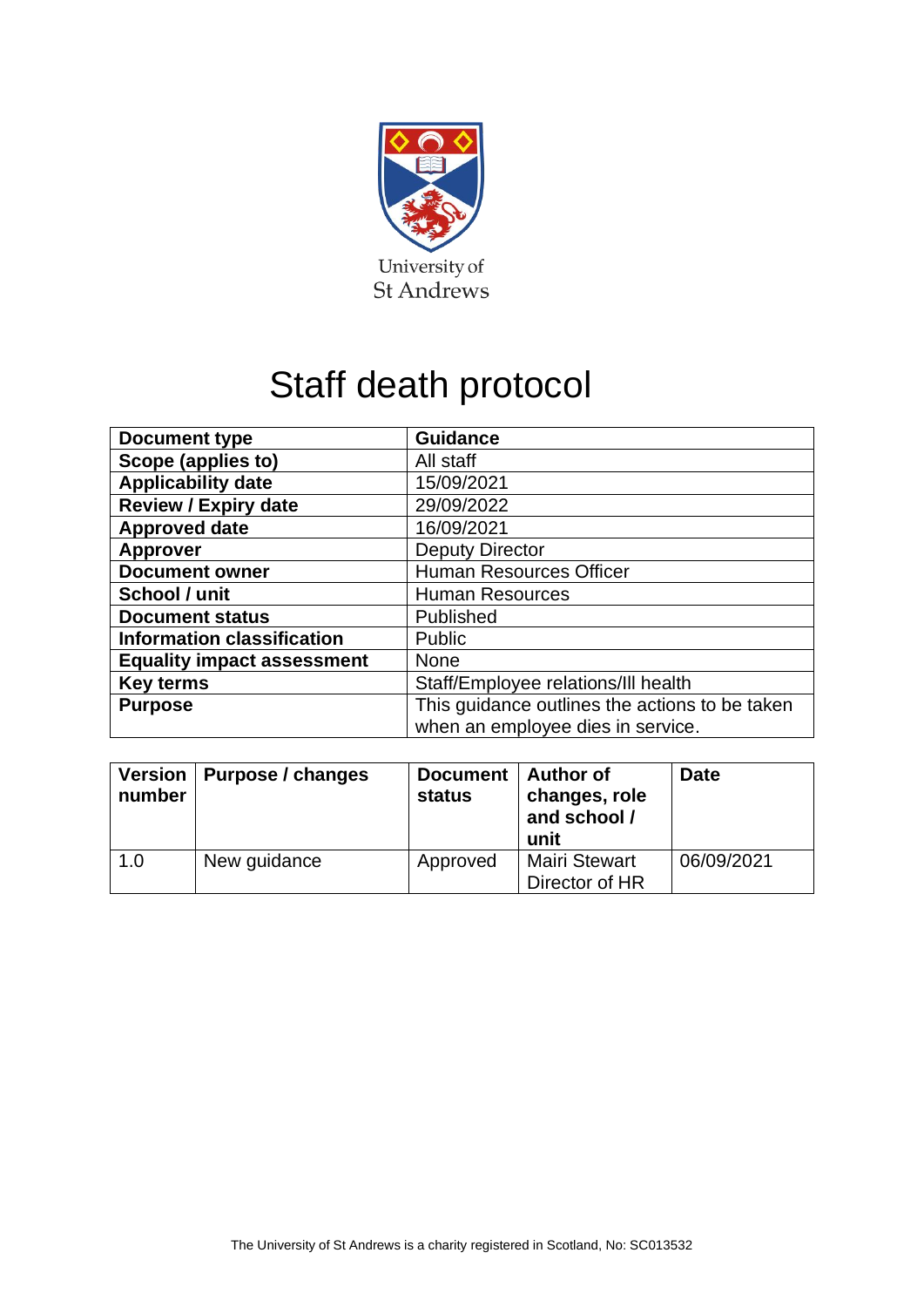#### **Table of contents**

| $\mathbf 1$ . | <b>Statement</b>                   | 3              |
|---------------|------------------------------------|----------------|
| 2.            | Purpose                            | 3              |
| 3.            | Notification                       | 3              |
| 4.            | Death on University premises       | 4              |
| 5.            | Responsibilities                   | $\overline{4}$ |
| 6.            | Support for Managers and Employees | 6              |
| 7.            | Version control                    | 6              |
|               |                                    |                |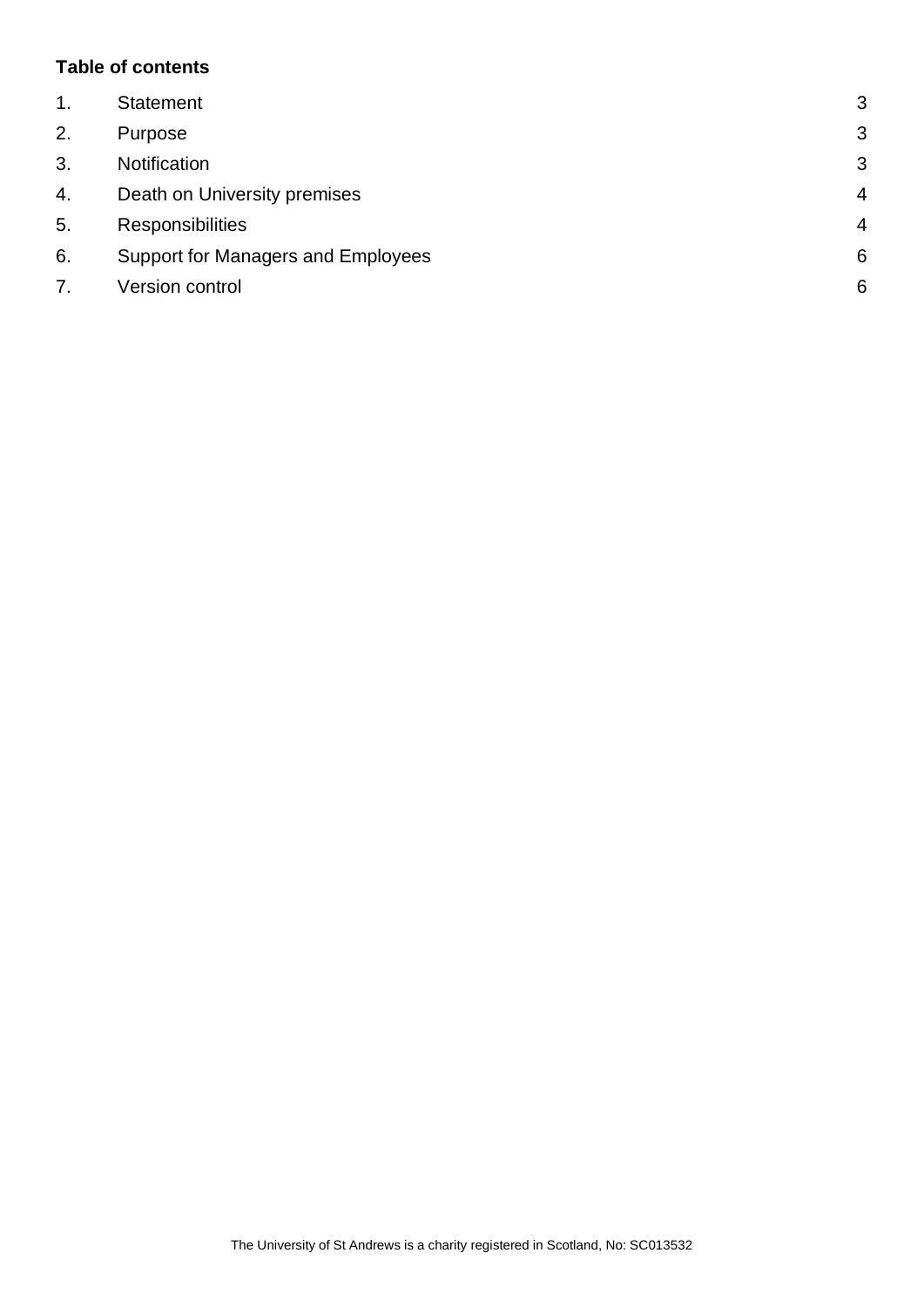#### <span id="page-2-0"></span>**1. Statement**

1.1 This guidance outlines the actions to be taken when an employee dies in service. It provides information about support available, acknowledging that every circumstance is different, and therefore the University will respond with flexibility, compassion, and sensitivity in all situations.

#### <span id="page-2-1"></span>**2. Purpose**

2.2 The death of an employee can be an upsetting and sometimes traumatic experience for other colleagues and for students. This guidance is designed to provide assistance to the management of such situations and outline the immediate steps that should be taken following the death of a colleague.

#### <span id="page-2-2"></span>**3. Notification**

- 3.1 There are several ways in which the University might be notified that an employee has died, such as:
	- The employee dies whilst on University premises (Section 4);
	- Contact by the employee's family/next of kin or told by another employee who is a close friend of the deceased;
	- The authorities. For example, after a catastrophic event such as a natural disaster/accident.
- 3.2 Whoever is first notified of a death in service must**:**
	- Obtain the name of the deceased and the School/Unit where they worked;
	- Ask for the name and phone number of the notifier and their relationship to the deceased, asking them if the University can contact them, or whom the University should contact, for further information if necessary;
	- Ask if the notifier is able to share with them the cause of death;
	- Ask that the University be notified of the funeral arrangements when they have been confirmed;
	- Immediately notify the Head of School/Unit and the Director of Human Resources either via phone or email;
	- Advise the notifier that the Head of School/Unit or their deputy will be in contact as soon as practicable.
- 3.3 The Head of School/Unit will decide who is the most appropriate person to inform other employees of the death and, if appropriate, to liaise with the next of kin. The Head of School/Unit may find it useful to speak to the Chaplain for advice and support on this issue.
- 3.4 Human Resources will ensure the following are notified (as appropriate):
	- Principal's Office
	- Director of Corporate Communications
	- Payroll and Pensions
	- Occupational Health/EHSS
	- Chaplaincy
	- Student Services, particularly where the employee worked in a student facing role
	- Insurance, Audit and Risk Manager (but only if the death is due to an accident that occurred whilst the member of staff was carrying out University related activities)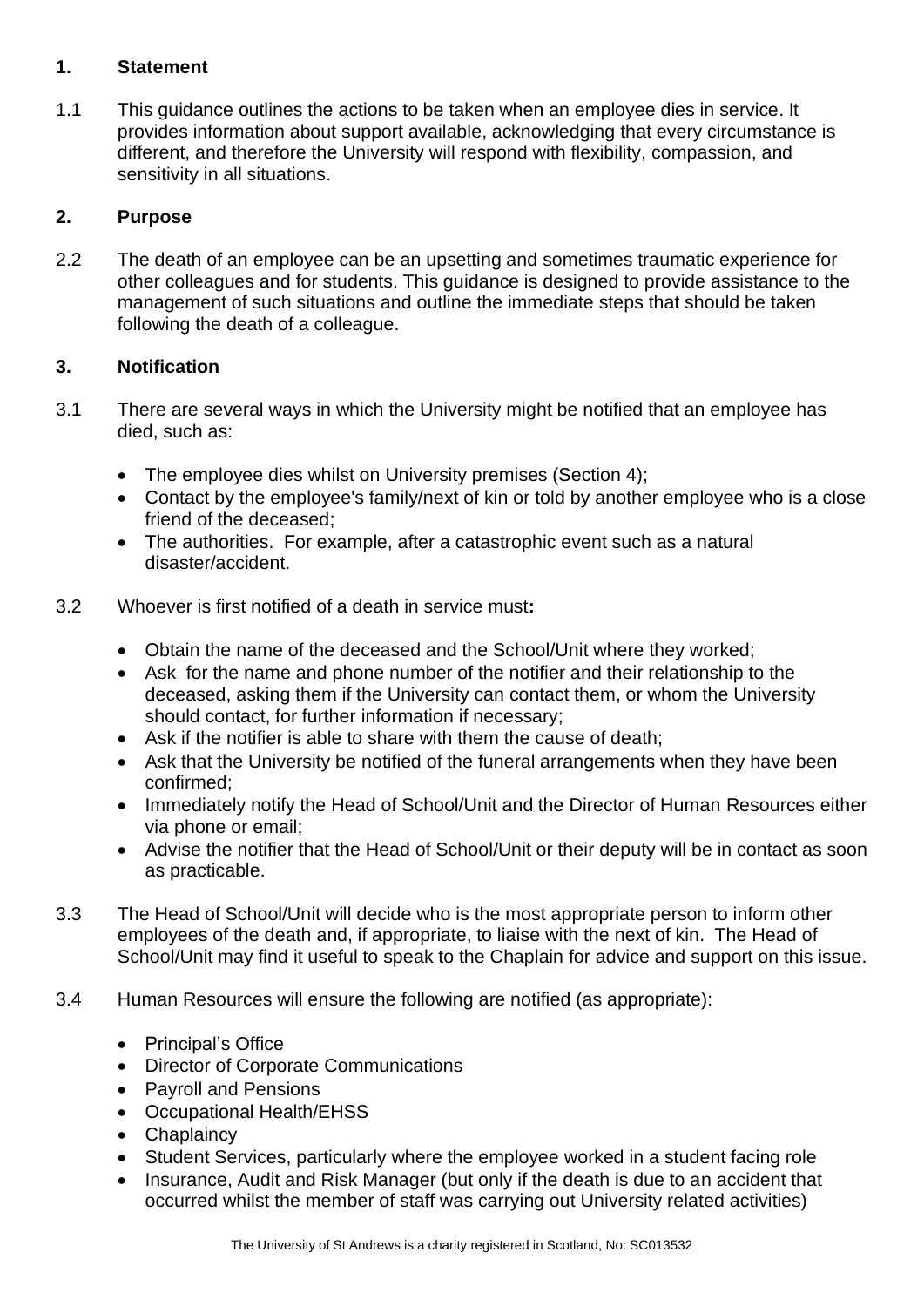• Tech Transfer Centre at [ustanip@st-andrews.ac.uk](mailto:ustanip@st-andrews.ac.uk) to deal with any Intellectual Property issues

## <span id="page-3-0"></span>**4. Death on University premises**

4.1 If an employee dies on University premises or as a result of a specific 'critical incident', then the Emergency Services should be contacted immediately, followed by the Security and Response Team, the Director of EHSS, the Principal's Office, the Head of School/Unit, the Director of Corporate Communications and the Director of Human Resources. EHSS will advise of any further action required.

#### <span id="page-3-1"></span>**5. Responsibilities**

5.1 The responsibilities of the Head of School/Unit, HR and key Units are as follows:

#### 5.1.1 **Head of School/Unit**

| When                                                                                                                                                                                          | <b>Action</b>                                                                                                                                                                                                                                                                                                                                                                                                                                                                                                                                                                                                                                                                                                                                                                                                                                                                                                                                                                                              |
|-----------------------------------------------------------------------------------------------------------------------------------------------------------------------------------------------|------------------------------------------------------------------------------------------------------------------------------------------------------------------------------------------------------------------------------------------------------------------------------------------------------------------------------------------------------------------------------------------------------------------------------------------------------------------------------------------------------------------------------------------------------------------------------------------------------------------------------------------------------------------------------------------------------------------------------------------------------------------------------------------------------------------------------------------------------------------------------------------------------------------------------------------------------------------------------------------------------------|
| <b>Within 24 hours</b><br>Due to the sensitivity<br>of the situation,<br>HoS/U are welcome<br>to consult with the<br>Chaplain or HR if<br>they want to talk<br>through any of these<br>steps. | Contact the person who notified the University to<br>$\bullet$<br>express condolences to thank them for letting the<br>University know and provide them with a point of<br>contact for any questions they may have e.g. pay or<br>pension arrangements.<br>Check that Human Resources and the Principal's<br>$\bullet$<br>Office are aware of the death.<br>Inform colleagues and students, when appropriate,<br>$\bullet$<br>within the School/Unit. The Chaplain is available to<br>consult should you wish to discuss the best way to<br>deliver this news.<br>Consider if there are any other individuals outside<br>$\bullet$<br>the School/Unit with whom the deceased worked or<br>was close to who should be informed e.g. clients,<br>suppliers.<br>Make colleagues aware that support can be provided<br>$\bullet$<br>by Occupational Health, the Chaplaincy and HR.<br>If appropriate, make students aware that support can<br>$\bullet$<br>be provided by Student Services and the Chaplaincy. |
| Within $2 - 3$ days                                                                                                                                                                           | Arrange for a condolence card and, where<br>$\bullet$<br>appropriate, flowers to be sent to the family or make<br>a donation to a charity nominated by the family. The<br>cost of up to £50 can be claimed on expenses.<br>Decide within the School/Unit who will be the lead<br>$\bullet$<br>contact with the family/next of kin.<br>Lead person to contact the family to find out about<br>$\bullet$<br>funeral arrangements.                                                                                                                                                                                                                                                                                                                                                                                                                                                                                                                                                                            |
| <b>After the funeral</b>                                                                                                                                                                      | Organise for any personal belongings to be returned.<br>$\bullet$<br>Liaise with the Chaplaincy over any memorial service<br>$\bullet$<br>or events.                                                                                                                                                                                                                                                                                                                                                                                                                                                                                                                                                                                                                                                                                                                                                                                                                                                       |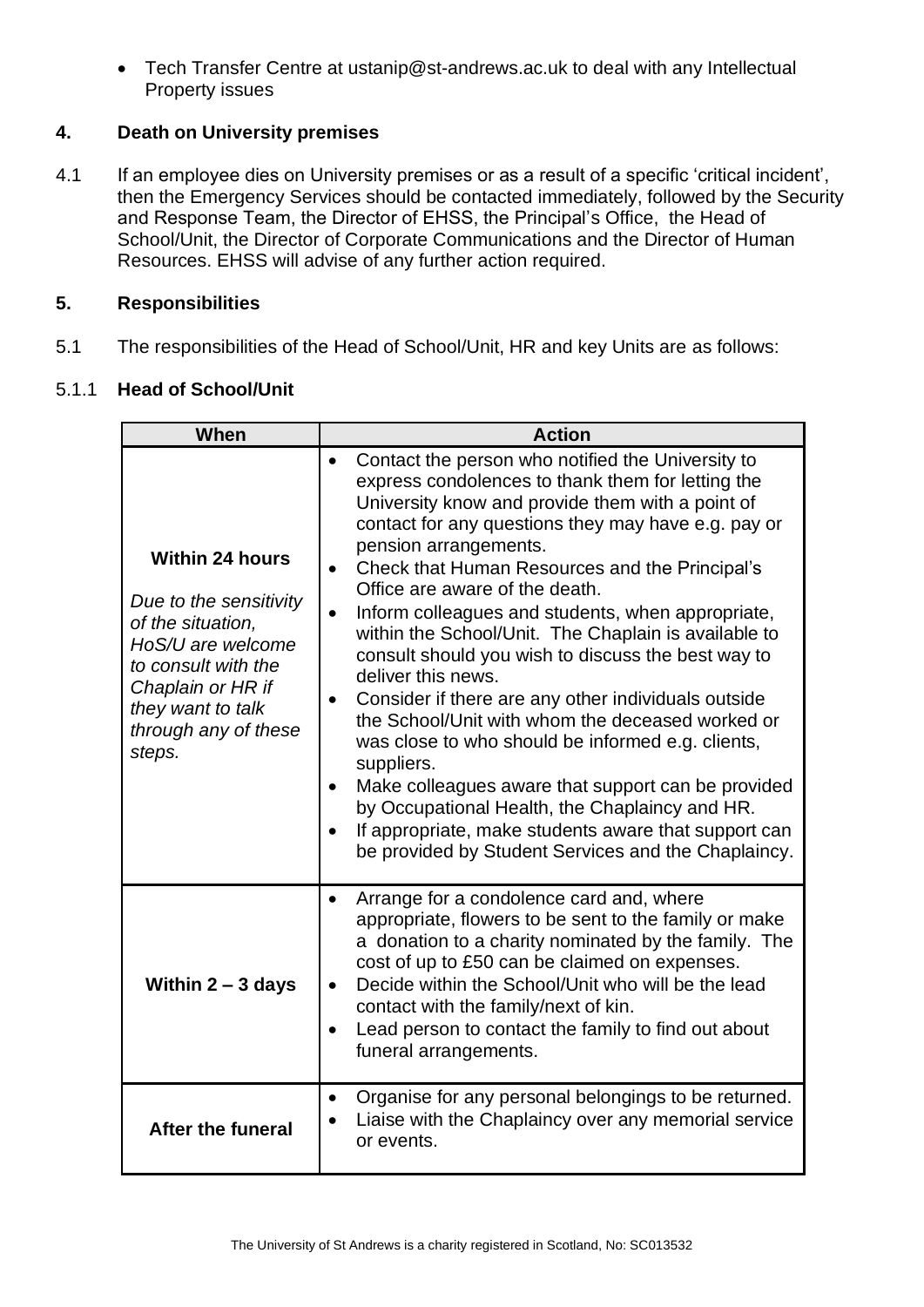## 5.1.2 **Principal's Office/Corporate Communications**

| When                   | <b>Action</b>                                                                                                                                                             |
|------------------------|---------------------------------------------------------------------------------------------------------------------------------------------------------------------------|
| <b>Within 24 hours</b> | Contact the School/Unit/HR/Chaplaincy to gather<br>information and prepare the Principal's email to the<br>University community.                                          |
| Within $2 - 3$ days    | Issue a letter of condolence to the next of kin from the<br>Principal.<br>Issue Principal's email to the University community<br>including funeral arrangements if known. |

#### 5.1.3 **Human Resources**

| When                   | <b>Action</b>                                                                                                                                                                                                                                                                                                                                                                |  |  |
|------------------------|------------------------------------------------------------------------------------------------------------------------------------------------------------------------------------------------------------------------------------------------------------------------------------------------------------------------------------------------------------------------------|--|--|
| <b>Within 24 hours</b> | Notify relevant parties as outlined in 3.4.<br>Gather information for processing the end of employment<br>including payroll information.<br>Inform IT Services to ensure all systems and building<br>access is withdrawn.<br>Provide core information to Principal's Office/Corporate<br>Communications to assist with the Principal's email to<br>the University community. |  |  |
| Within $2 - 3$ days    | Issue a letter to the next of kin confirming next steps in<br>relation to salary payment and pension (where relevant).                                                                                                                                                                                                                                                       |  |  |

# 5.1.4 **Chaplaincy**

| When                   | <b>Action</b>                                                                                                                                                                                                                                                                                                                                                                                                       |  |  |
|------------------------|---------------------------------------------------------------------------------------------------------------------------------------------------------------------------------------------------------------------------------------------------------------------------------------------------------------------------------------------------------------------------------------------------------------------|--|--|
| <b>Within 24 hours</b> | Contact the School/Unit to offer support to colleagues<br>and students, when appropriate.<br>Contact other colleagues from across the University who<br>$\bullet$<br>may be affected by the news.<br>Contact the family or next of kin, to offer support, to help<br>$\bullet$<br>in preparing the Principal's email, and to liaise over<br>organizing the funeral (if appropriate) unless advised not<br>to do so. |  |  |
| Within $2 - 3$ days    | Work with Corporate Communications over Principal's<br>$\bullet$<br>email                                                                                                                                                                                                                                                                                                                                           |  |  |